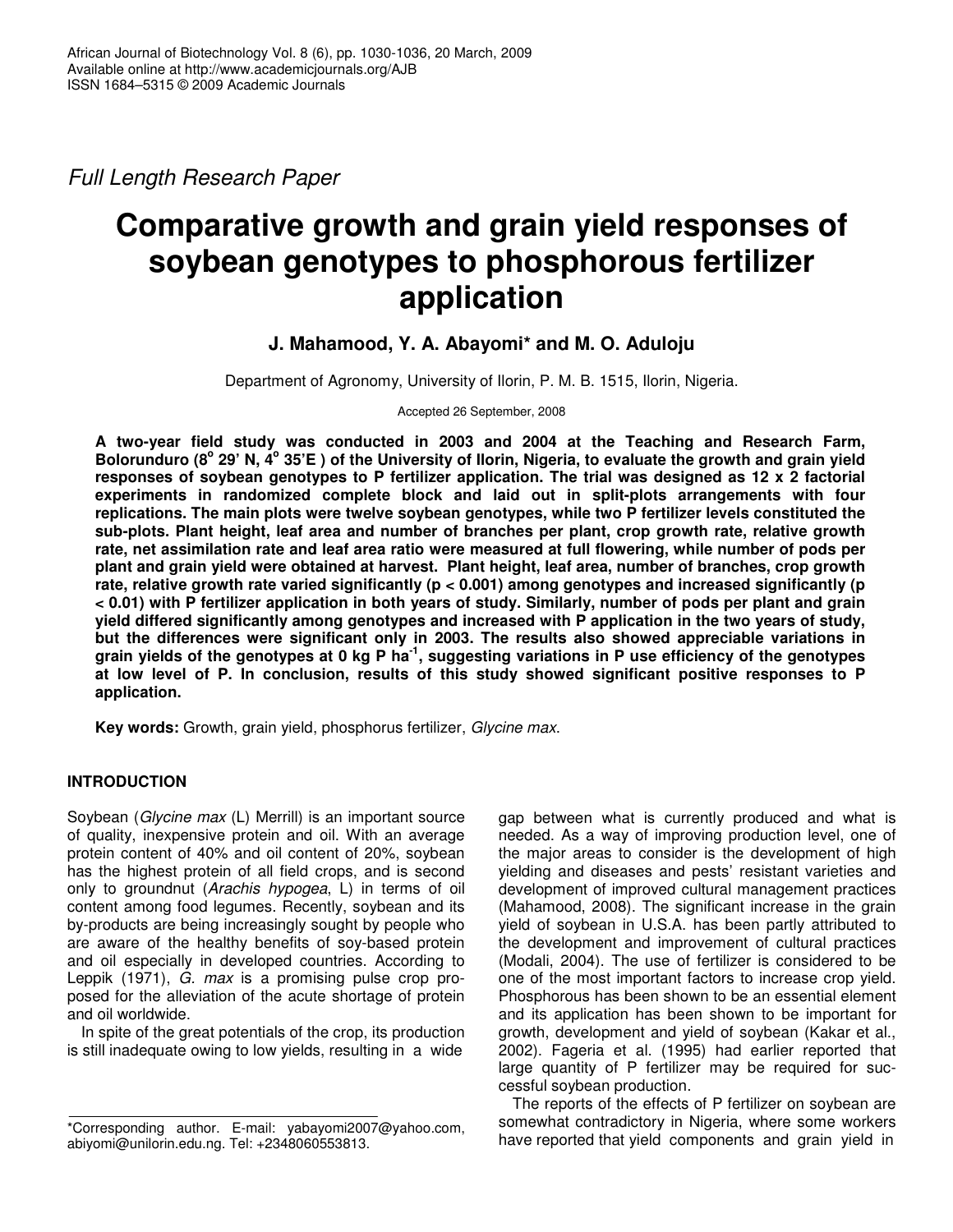| Soil property                      | 2003       | 2004       |
|------------------------------------|------------|------------|
| $pH$ (H <sub>2</sub> O)            | 5.7        | 7.3        |
| Organic matter (%)                 | 0.41       | 0.36       |
| Available P (Bray-1) (mg/kg soil)  | 3.8        | 4.1        |
| Calcium (Cmol/kg soil)             | 3.6        | 1.1        |
| Magnesium (cmol/kg soil)           | 1.2        | 1.6        |
| Available potassium (cmol/kg soil) | 0.06       | 0.18       |
| Sodium (cmol/kg soil)              | 0.014      | 0.01       |
| Total N (g/kg soil)                | 4.22       | 1.3        |
| C. E. C. (cmol/kg)                 | 5.09       | 2.83       |
| Exchangeable acidity               | 0.24       | 0.04       |
| Sand (g/kg soil)                   | 862.4      | 840        |
| Silt (g/kg soil)                   | 86.4       | 80         |
| Clay $(g/kg)$                      | 51.2       | 80         |
| <b>Textural class</b>              | Loamy sand | Loamv sand |

**Table 1.** General characteristics of the soil of the experimental site.

soybean were not significantly influenced by P application (Erhabor et al., 1999; Agboola and Obigbesan, 1997; Chiezey, 1999). However, Chiezey (2001) has reported that soil factors such as low level of P aggravate pods abortion thereby reducing yield in soybean. It has also been observed elsewhere that the soybean crop response to P is dependent on soil available P (Mallarino and Reuben, 2005), while Ferguson et al. (2006) have also reported that P application is not likely to increase seed yield at soil P concentration above 12 ppm.

Phosphorus deficiency has been shown to be an important fertility problem limiting legume production in the tropics (Fox and Kang, 1977). Under low P status, P fertilizer application to legume and its management are important in attaining high yields in soybean. P is not only essential for plant growth, its availability has been noted to affect the functioning of the biological nitrogen fixation system (Mclaughlin et al., 1990; Chien et al., 1993). Nevertheless, most farmers in Africa do not apply any form of fertilizer possibly due to unavailability of P fertilizer and or its high cost as well as inadequate information on the need to apply the fertilizer. It is therefore the objective of this study to evaluate the growth and yield of some genotypes of soybean with and without P fertilizer application.

#### **MATERIALS AND METHODS**

The experiments in this study were conducted at the Teaching and Research farm of the University of Ilorin, Bolorunduro (Latitude 8° 29'N, Longitude 4° 35'E, 310 m above sea level), during the 2003 and 2004 cropping seasons. The study area falls within the southern Guinea savannah zone of Nigeria with an average annual rainfall in the range of 1000 – 1240 mm. The soils are *Plinthustalf* (USDA, 1975) having sandy texture in the first 50 cm of the surface. The experiments were designed as factorial in randomized complete blocks in split-plots arrangement, with the genotypes (TGX 536-02D, TGX 1019-2EN, TGX 1485-1D, TGX 923-2E, TGX

1440-1E, Samsoy 2, TGX 1830-20E, TGX 1740-2F, TGX 1871- 12E, TGX 1448-2E, TGX 1844-18E, TGX 1869-31E obtained from the International Institute of Tropical Agriculture (IITA), Nigeria) in the main plots and P levels (0 and 30 kg P  $ha^{-1}$ ) in subplots. Factorial combinations of the genotype and P levels were replicated four times.

In each year of the study, the land was mechanically ploughed, harrowed and ridged before plots were marked out. Each plot was made up of five ridges 1 m apart and 5 m long. Planting was done each year on August 16<sup>th</sup> at an intra row spacing of 10 cm. Prior to planting, soil sample of the experimental plots was taken and analysed for physical and chemical characteristics (Table 1) using methods described by Tel and Hagarty (1984). Fertilizer application was made at 2 weeks after planting (WAP) using single super phosphate (18%  $P_2O_5$ ). Weed control was achieved by the application of a pre-emergence herbicide, stomp (Pendimenthalin) at a rate equivalent to 5 I ha<sup>-1</sup> using a knapsack sprayer immediately after planting. This was supplemented with one hand weeding using traditional hoe at 5 WAP. Data collected included plant height and number of branches per plant, leaf area at full flowering, while crop growth rate, relative growth rate, net assimilation rate, leaf area ratio determined using the classical equations described by Hunt (1978). At harvest, numbers of pods per plant and grain yield per plot were taken. Analyses of variance were performed on all data collected using Genstat 5.32 statistical package and means were separated by the Duncan's Multiple Range Test (DMRT) at 5% probability level.

#### **RESULTS**

#### **Plant growth parameters responses**

The results of the analyses of variance for the plant growth parameters are presented on Tables 2 and 4 for the 2003 and 2004 seasons respectively. The results show that all parameters significantly ( $p < 0.001$ ) varied among the genotypes in 2003 (Table 2), while leaf area ratio, crop growth rate, relative growth rate and net assimilation rate are not significantly ( $p > 0.05$ ) affected by genotype in 2004 (Table 4). Similarly, the effects of P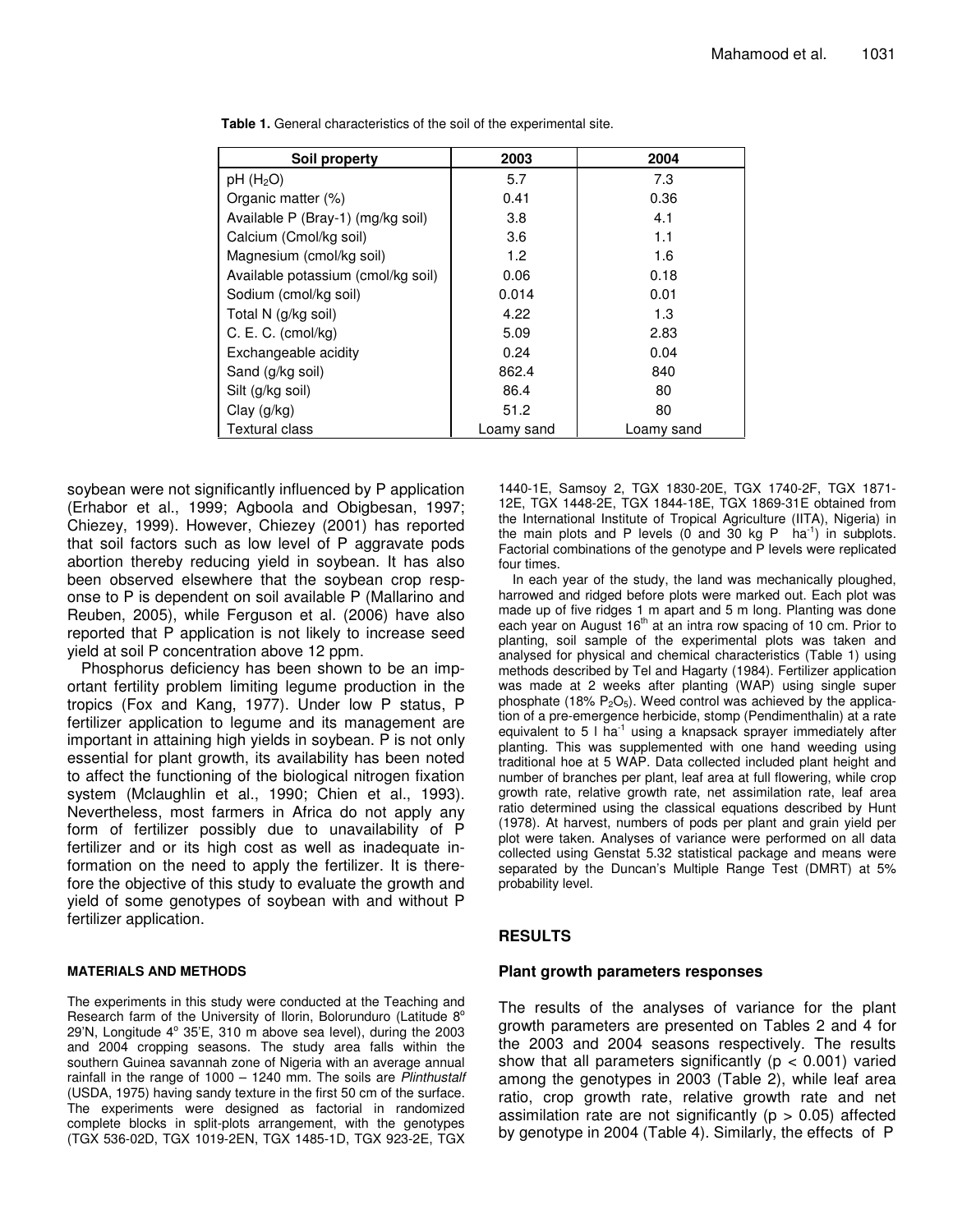|  | Table 2. Mean squares from the analyses of variance for plant growth parameters in 2003. |
|--|------------------------------------------------------------------------------------------|
|  |                                                                                          |

| Source of       | df | <b>Mean squares</b>            |                                   |                               |                                                       |                                                  |                           |                                |  |
|-----------------|----|--------------------------------|-----------------------------------|-------------------------------|-------------------------------------------------------|--------------------------------------------------|---------------------------|--------------------------------|--|
| variation       |    | Leaf area<br>$\textsf{(cm}^2)$ | Leaf area<br>ratio<br>$(cm2 g-1)$ | Crop growth<br>rate $(g d-1)$ | <b>Relative</b><br>growth rate<br>$(g g^{-1} d^{-1})$ | <b>Net assimilation</b><br>rate<br>$(g m-2 d-1)$ | No. of<br><b>branches</b> | <b>Plant</b><br>height<br>(cm) |  |
| Replicate       | 3  | $2.189E + 07$                  | 181.2                             | 0.3115                        | 0.0034                                                | 38.12                                            | 0.955                     | 110.68                         |  |
| Genotype (G)    | 11 | $3.542E + 07***$               | 1264.8***                         | $0.5703***$                   | $0.0062***$                                           | 105.44***                                        | $5.033***$                | 675.07***                      |  |
| Error (a)       | 33 | $8.536E + 06$                  | 273.0                             | 0.1086                        | 0.012                                                 | 21.39                                            | 0.08564                   | 72.23                          |  |
| Phosphorous (P) |    | $1.730E + 08***$               | 1484.5***                         | 3.5228***                     | $0.024**$                                             | 128.34ns                                         | $6.510***$                | 787.76***                      |  |
| $G \times P$    | 11 | 1.813E + 07ns                  | 7910*                             | 0.1582ns                      | 0.0022ns                                              | 43.96ns                                          | 0.2150ns                  | 24.69ns                        |  |
| Error (b)       | 36 | $1.211E + 07$                  | 323.6                             | 0.2076                        | 0.0023                                                | 38.16                                            | 0.2951                    | 61.89                          |  |

\*, \*\*, \*\*\* Significant at 5, 1, 0.1% probability level respectively; ns denotes not significant.

**Table 3.** Effects of genotype and P fertilizer application on growth of soybean in 2003.

| <b>Treatment</b>                           | LA $(cm^2)$ | LAR $(cm2 g-1)$ | $CGR (g d-1)$       | RGR (g $g^{-1} d^{-1}$ ) | NAR (g $m^{-2} d^{-1}$ ) | No of<br>branches | <b>Plant height</b><br>(cm) |  |
|--------------------------------------------|-------------|-----------------|---------------------|--------------------------|--------------------------|-------------------|-----------------------------|--|
| Genotype                                   |             |                 |                     |                          |                          |                   |                             |  |
| TGX 536-02D                                | 8663ab      | 113.5a          | 1.02abc             | 0.12abc                  | 11.12cde                 | 4.1cdef           | 59.38abc                    |  |
| TGX 1019-<br>2EN                           | 4180de      | 73.5d           | 0.77bcd             | 0.11abc                  | 14.50ab                  | 4.5cd             | 65.00a                      |  |
| TGX 1485-1D                                | 5116cde     | 88.3bcd         | 1.16a               | 0.14a                    | 16.37ab                  | 4.0cde            | 43.13ef                     |  |
| TGX 923-2E                                 | 6750bcd     | 104.2ab         | 0.69cde             | 0.08 <sub>def</sub>      | 7.37de                   | 5.6a              | 66.25a                      |  |
| TGX 1440-1E                                | 10711a      | 104.1ab         | 1.08ab              | 0.12abc                  | 11.50cde                 | 5.6a              | 60.00ab                     |  |
| SAMSOY 2                                   | 9034ab      | 83.2cd          | 1.29a               | 0.13ab                   | 15.25abc                 | 4.6bcd            | 51.25cde                    |  |
| TGX 1830-20E                               | 6271bcde    | 77.4cd          | 1.03ab              | 0.14a                    | 17.87a                   | 3.4f              | 39.38f                      |  |
| TGX 1740-2F                                | 4679de      | 73.3d           | $0.72$ cde          | 0.09cde                  | 11.75bcd                 | 3.8def            | 55.00bcd                    |  |
| TGX 1871-12E                               | 4823de      | 90.0bcd         | 0.51 <sub>de</sub>  | 0.05f                    | 6.87e                    | 4.9abc            | 50.63de                     |  |
| TGX 1448-2E                                | 5669cde     | 88.3bcd         | $0.77$ bcd          | 0.09cde                  | 9.87de                   | 4.4cde            | 53.13bcd                    |  |
| TGX 1844-18E                               | 7906abc     | 85.5cd          | 0.81 <sub>bcd</sub> | $0.10$ <sub>bcde</sub>   | 11.25cde                 | 5.5ab             | 54.38bcd                    |  |
| TGX 1869-31E                               | 3658e       | 92.6bc          | 0.39e               | 0.07 <sub>ef</sub>       | 7.77de                   | 3.5 <sub>ef</sub> | 38.13f                      |  |
| S.E.D                                      | 1460.8      | 8.26            | 0.1648              | 0.0174                   | 2.312                    | 0.463             | 4.249                       |  |
| CV(%)                                      | 32.0        | 13.1            | 27.4                | 24.5                     | 27.8                     | 14.6              | 11.3                        |  |
| Phosphorous level (Kg P ha <sup>-1</sup> ) |             |                 |                     |                          |                          |                   |                             |  |
| $\mathbf{0}$                               | 5112b       | 85.5            | 0.66 <sub>b</sub>   | 0.09 <sub>b</sub>        | 10.60b                   | 4.2 <sub>b</sub>  | 50.10b                      |  |
| 30                                         | 7797a       | 93.4a           | 1.04a               | 0.12a                    | 12.92a                   | 4.8a              | 55.8a                       |  |
| S.E.D                                      | 710.2       | 3.67            | 0.093               | 0.01                     | 1.261                    | 0.111             | 1.606                       |  |
| CV (%)                                     | 53.9        | 20.1            | 53.5                | 48.0                     | 52.5                     | 12.1              | 14.9                        |  |

Figures followed by the same letter(s) in each column are not significantly different by DMRT at 5% probability level.

fertilizer are significant ( $p < 0.001$ ) for most parameters in both years of study, except net assimilation rate in 2003, and leaf area ratio and net assimilation rate in 2004. The genotypes x P effects are generally not significant for all parameters in both years, with the exception of leaf area ratio in 2003 and leaf area in 2004.

Across P levels, plant height was highest with TGX 923-2E in 2003, and the value was significantly better than in most other genotypes except TGX 536-02D, TGX1019-2EN and TGX 1440-1E (Table 3). TGX 1869- 31E showed the lowest height which was however, not significantly poorer than in TGX 1485-1D and TGX 1830-

20E. In 2004, plant height was highest with TGX 1448- 2E, even though the value was not significantly better than in TGX 1019-2E, TGX 923-2E and TGX 1440.1E, while TGX 1830-20E has the lowest value which is similar to those of TGX 1845-1D and TGX 1869-31E (Table 5). In both years, application of 30 kg P  $ha^{-1}$ resulted in significantly taller plants than at  $0 \text{ kg } P$  ha<sup>-1</sup>). Number of branches produced was similarly highest with TGX 923-2E and TGX1440-1E in 2003, and the value was significantly higher than in the other genotypes except TGX 1871-12E and TGX 1844-18E. Branching was lowest with TGX 1830-20E but the value was not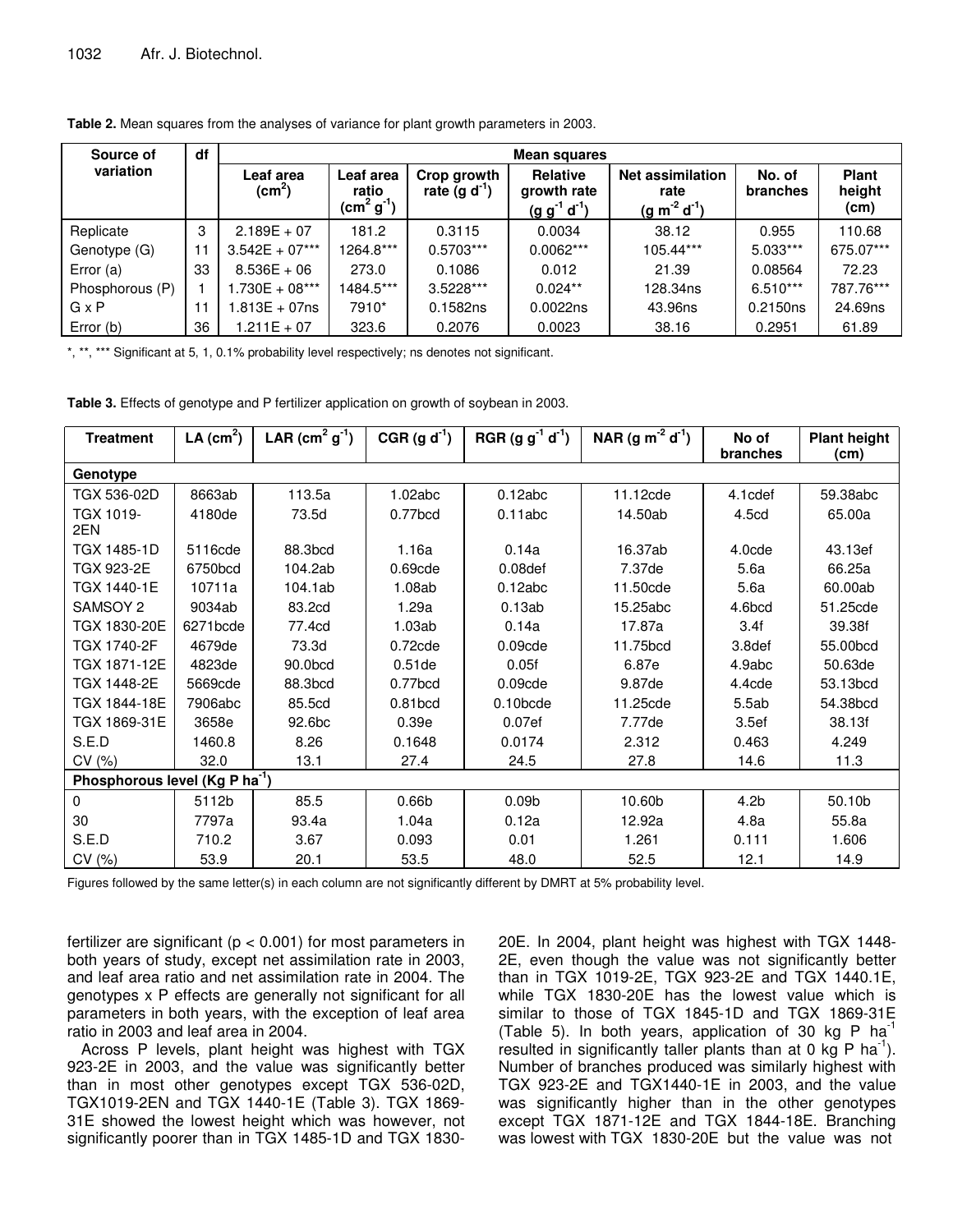| df<br>Source of<br>Mean squares |    |                                 |                                   |                                     |                                                       |                                                           |                           |                                |
|---------------------------------|----|---------------------------------|-----------------------------------|-------------------------------------|-------------------------------------------------------|-----------------------------------------------------------|---------------------------|--------------------------------|
| variation                       |    | Leaf area<br>(cm <sup>2</sup> ) | Leaf area<br>ratio<br>$(cm2 g-1)$ | Crop<br>growth rate<br>$(g d^{-1})$ | <b>Relative</b><br>growth rate<br>$(g g^{-1} d^{-1})$ | <b>Net</b><br>assimilation<br>rate<br>$(g m^{-2} d^{-1})$ | No. of<br><b>branches</b> | <b>Plant</b><br>height<br>(cm) |
| Replicate                       | 3  | 3.785E+06                       | 1054.0                            | 0.0423                              | 0.0004                                                | 30.43                                                     | 0.6215                    | 38.19                          |
| Genotype (G)                    | 11 | $.384E+07***$                   | 816.6ns                           | $0.0801$ ns                         | 0.0023ns                                              | 43.91ns                                                   | 4.26004***                | 414.39***                      |
| Error $(a)$                     | 33 | $3.583E + 06$                   | 441.0                             | 0.046                               | 0.0029                                                | 64.44                                                     | 0.6594                    | 32.13                          |
| Phosphorous (P)                 |    | .229E+08***                     | $141.6***$                        | $0.2827***$                         | $0.0111**$                                            | 36.26ns                                                   | $6.5104***$               | 937.50***                      |
| GxP                             | 11 | 1.044E+07*                      | 622.0ns                           | 0.0376ns                            | 0.0019ns                                              | 25.81ns                                                   | 0.1695ns                  | 19.32ns                        |
| Error (b)                       | 36 | 4.636E+06                       | 669.9                             | 0.03303                             | 0.0017                                                | 37.87                                                     | 0.3646                    | 19.44                          |

**Table 4.** Mean squares from the analyses of variance for plant growth parameters in 2004.

\*, \*\*, \*\*\* Significant at 5, 1, 0.1% probability level respectively; ns denotes not significant.

| <b>Treatment</b>                           | LA $(cm2)$         | LAR (cm <sup>2</sup> g <sup>-1</sup> ) |                    |                   | CGR (g d <sup>-1</sup> ) $ RGR (g g^{-1} d^{-1}) $ NAR (g m <sup>-2</sup> d <sup>-1</sup> ) |                   | No of branches Plant height (cm) |  |  |
|--------------------------------------------|--------------------|----------------------------------------|--------------------|-------------------|---------------------------------------------------------------------------------------------|-------------------|----------------------------------|--|--|
| Genotype                                   |                    |                                        |                    |                   |                                                                                             |                   |                                  |  |  |
| TGX 536-02D                                | 6331bc             | 76.6cd                                 | 0.36c              | 0.09ab            | 17.25a                                                                                      | 4.3bcd            | 55.00bc                          |  |  |
| <b>TGX 1019-2EN</b>                        | 6074c              | 75.1d                                  | 0.33c              | 0.08 <sub>b</sub> | 10.13a                                                                                      | 4.4bc             | 58.75ab                          |  |  |
| <b>TGX 1485-1D</b>                         | 7560 <sub>bc</sub> | 82.5bcd                                | 0.45abc            | 0.11ab            | 14.25a                                                                                      | 4.0bcde           | 44.38ef                          |  |  |
| TGX 923-2E                                 | 6758 <sub>bc</sub> | 101.9ab                                | 0.35 <sub>bc</sub> | 0.09ab            | 9.63a                                                                                       | 5.4a              | 60.00ab                          |  |  |
| TGX 1440-1E                                | 6095c              | 91.80abcd                              | 0.41 <sub>bc</sub> | 0.09ab            | 10.50a                                                                                      | 5.1ab             | 58.75ab                          |  |  |
| SAMSOY 2                                   | 7244bc             | 78.1cd                                 | 0.41 <sub>bc</sub> | 0.10ab            | 14.00a                                                                                      | 4.3bcd            | 48.13de                          |  |  |
| TGX 1830-20E                               | 6145c              | 103a                                   | 0.35 <sub>bc</sub> | 0.09ab            | 9.88a                                                                                       | 3.4e              | 41.25f                           |  |  |
| TGX 1740-2F                                | 7199 <sub>bc</sub> | 96.9abc                                | 0.36 <sub>be</sub> | 0.10ab            | 10.38a                                                                                      | $4.1$ cde         | 56.25bc                          |  |  |
| TGX 1871-12E                               | 7619bc             | 87.6abcd                               | 0.46abc            | 0.11ab            | 12.0a                                                                                       | 5.4a              | 50.63cd                          |  |  |
| TGX 1448-2E                                | 10850a             | 100.8ab                                | 0.67a              | 0.14a             | 14.25a                                                                                      | 4.9abc            | 62.50a                           |  |  |
| TGX 1844-18E                               | 8148b              | 94.0abcd                               | 0.47abc            | 0.11ab            | 11.63a                                                                                      | 5.5a              | 56.25bc                          |  |  |
| TGX 1869-31E                               | 7361bc             | 91.2abcd                               | 0.56ab             | 0.12ab            | 12.75a                                                                                      | 3.5 <sub>de</sub> | 43.13ef                          |  |  |
| S.E.D                                      | 946.5              | 10.50                                  | 0.1082             | 0.0268            | 4.014                                                                                       | 0.406             | 2.834                            |  |  |
| CV(%)                                      | 18.4               | 16.5                                   | 35.5               | 37.2              | 46.5                                                                                        | 12.7              | 7.6                              |  |  |
| Phosphorous level (kg P ha <sup>-1</sup> ) |                    |                                        |                    |                   |                                                                                             |                   |                                  |  |  |
| $\Omega$                                   | 6151b              | 88.8a                                  | 0.38 <sub>b</sub>  | 0.09 <sub>b</sub> | 11.60a                                                                                      | 4.3 <sub>b</sub>  | 49.79b                           |  |  |
| 30                                         | 8413a              | 91.3a                                  | 0.49a              | 0.11a             | 12.83a                                                                                      | 4.8a              | 56.04a                           |  |  |
| S.E.D                                      | 437.3              | 5.28                                   | 0.037              | 0.0083            | 1.256                                                                                       | 0.123             | 0.900                            |  |  |
| CV(%)                                      | 29.6               | 28.7                                   | 42.1               | 40.1              | 50.4                                                                                        | 13.4              | 8.3                              |  |  |

Figures followed by the same letter(s) in each column by DMRT at 5% probability level.

significantly lower than in TGX 530-02D, TGX 1740-2F and TGX 1869-31E. However, in 2004, number of branches was highest with TGX 1844-18E, although the value was not significantly better than in TGX 923-2E, TGX 1440-1E and TGX1871-12E. Application of 30 kg P ha<sup>-1</sup> produced significantly higher number of branches than at 0 kg P ha $^{-1}$  in the two years of study.

Leaf area was highest with TGX 1440-1E, but the value was not significantly better than in TGX 536-02D, Samsoy 2 and TGX 1844-18E, while the lowest leaf area value was obtained with TGX 1869-31E in 2003. However, in 2004, TGX 1448-2E shows the largest leaf

area which was significantly better than in other genotypes. TGX 1019-2EN has the lowest value which was however, not significantly worse than in most of the genotypes. Application of P resulted in significantly larger leaf areas in both years of study. Crop growth rate, relative growth rate and net assimilation rate values were highest with Samsoy 2, TGX1845-1D and TGX 1830-20E respectively in 2003. These growth indices were lowest with TGX 1869-31E for crop growth rate and TGX 1871- 12E for both relative growth rate and net assimilation rate. While in 2004, most indices are highest with TGX 1448-2E and lowest with TGX 1830-20E, although the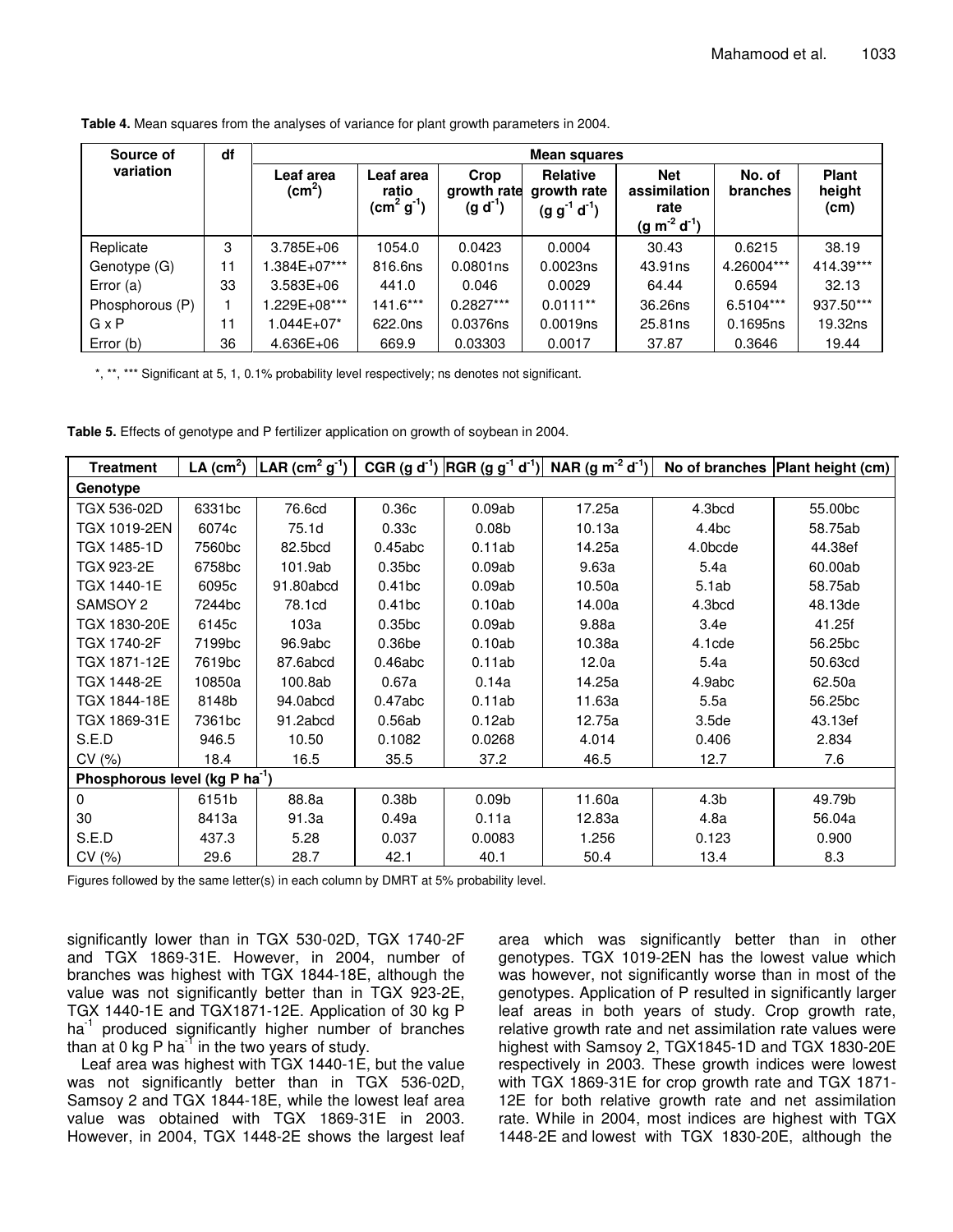| Source of       | df | <b>Mean squares</b>       |            |            |                    |  |  |  |
|-----------------|----|---------------------------|------------|------------|--------------------|--|--|--|
| variation       |    | 2003                      |            | 2004       |                    |  |  |  |
|                 |    | No of pods<br>Grain yield |            | No of pods | <b>Grain yield</b> |  |  |  |
| Replication     | 3  | 419.3                     | 66706      | 1596.9     | 438437             |  |  |  |
| Genotype (G)    | 11 | 5192.7***                 | 1321356*** | 1799.9**   | 757150***          |  |  |  |
| Error (a)       | 33 | 862.9                     | 227699     | 565.2      | 166089             |  |  |  |
| Phosphorous (P) |    | 17334.4***                | 2605357*   | 184.3ns    | 100104ns           |  |  |  |
| $G \times P$    | 11 | 1234.5ns                  | 392910ns   | 940.0ns    | 177604**           |  |  |  |
| Error (b)       | 36 | 787.1                     | 378392     | 542.3      | 54757              |  |  |  |

**Table 6.** Mean squares from the analyses of variance for number of pods and grain yield.

\*, \*\*, \*\*\* Significant at 5, 1, 0.1% probability level respectively; ns denotes not significant.

differences are not significant. In both years of the study application P resulted in higher indices values with significant differences, except net assimilation rate in 2003 and leaf area ratio in 2004.

### **Grain yield responses**

Number of pods per plant and grain yield varied significantly ( $p < 0.001$ ) among the genotypes in the two years of the study (Table 6). However, the effects of P application were significant ( $p < 0.001$ ) for both number of pods and grain yield only in 2003, while a significant genotype x P effect was obtained in 2004. Number of pods was highest with TGX 923-2E in 2003, but the value is not significantly better than in TGX 1440-1E, TGX 1448-2E, TGX 1844-18E and TGX 1869-31E (Table 7). Other genotypes show similar number of pods, even though the lowest value was obtained with TGX 1485-1D. Results on Table 7 show that number of pods was highest with TGX 1448-2E and lowest with TGX 1019- 2EN in 2004. Across all genotypes, application of 30 kg P ha<sup>-1</sup> resulted in significantly more number of pods than in no application in 2003, but has no significant effect in 2004 (Table 7).

Grain yield was highest with TGX 1448-2E across the P levels in both years of study and lowest with TGX 1871- 12E in 2003 and Samsoy 2 in 2004 (Table 7). Across the genotypes, application of 30 kg P ha<sup>-1</sup> increased grain yield in both years of study, although, the difference was significant only in 2003. In 2003, most genotypes responded positively to the application of 30 kg P ha<sup>-1</sup> with significant differences with TGX 923-2E, Samsoy 2 and TGX 1448-2E, while TGX 1844-18E and TGX 1869- 31E show non-significant negative responses. However, in 2004, TGX 1019-2EN, Samsoy 2 and TGX 1448-2E showed significantly positive responses to P application, TGX 1845-1D and TGX 1740-2F showed negative responses, while other genotypes were not appreciably affected by the application of P fertilizer (Table 7).

## **DISCUSSION**

The use of fertilizer is considered to be one of the most important factors to increase crop yield. The results of the present study show that the application of 30 kg P ha<sup>-1</sup> resulted in significant increase in plant height and number of branches per plant in both years of study. Earlier workers have shown that P is an essential element and its application is important for growth, development and yield of soybean (Kakar et al., 2002). Fageria et al. (1995) reported that large quantity of P fertilizer may be required for successful soybean production. The results of this study were also in consonance with the report of Fox and Kang (1977) that P deficiency is one important fertility problem limiting legume production and its management is important in attaining high yields in soybean. Other workers have reported that P is not only essential for plant growth, its availability has been noted to affect the functioning of the biological nitrogen fixation system (Mclaughlin et al., 1990; Chien et al., 1993). Nevertheless, the results of this study were in contrast with the findings of other workers who reported that yield components and grain yield in soybean were not significantly influenced by P application (Erhabor et al., 1999; Agboola and Obigbesan, 1997; Chiezey, 1999; Olofintoye, 2007).

The positive response of soybean to P application in this study was obviously due to the low available P of the experimental site (Table 1). It has been observed that the soybean crop response to P is dependent on soil available P (Mallarino and Rueben, 2005). Ferguson et al. (2006) have also reported that P application is not likely to increase grain yield at soil P concentration above 12 pmm (Bray-1 test). However, the results were in contrast with the report of Chiezey (1999) who observed no response to P application in spite of the low level of the element in the soil. The reported lack of responses to P application may be due to P occlusion, as binding of P has been reported to be a reason for non-response of crops to P application despite the initial low levels of P in the soil (Sample et al., 1980).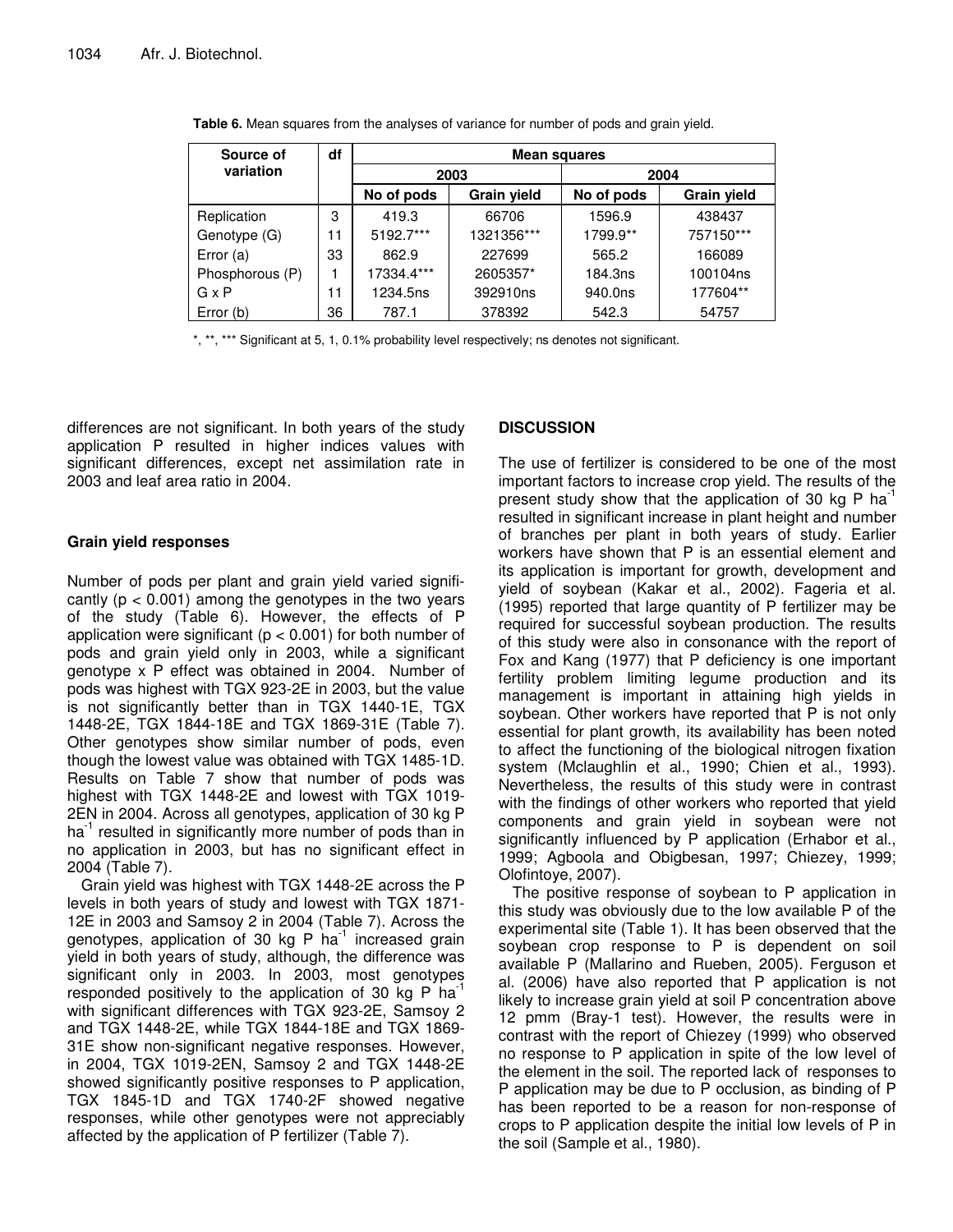|                     |               | 2003                      |                |                           | 2004               |
|---------------------|---------------|---------------------------|----------------|---------------------------|--------------------|
|                     | P level       | Pods                      | Grain yield    | Pods                      | <b>Grain yield</b> |
| Genotype            | $(Kg P ha-1)$ | (no plant <sup>-1</sup> ) | $(Kg ha^{-1})$ | (no plant <sup>-1</sup> ) | $(Kg ha^{-1})$     |
| TGX 536-02D         | $\Omega$      | 88.2a-q                   | $976d-g$       | 70.7d-h                   | 1350c-f            |
|                     | 30            | $83a-g$                   | $1113c-g$      | $86.2c-g$                 | 1325c-f            |
| <b>TGX 1019-2EN</b> | $\mathbf{0}$  | 58.5gh                    | 1223c-g        | 88.2c-g                   | 775gh              |
|                     | 30            | 59.7fgh                   | 1383c-f        | 65.7e-h                   | 1300def            |
| TGX 1485-1D         | $\Omega$      | $83.2a-g$                 | 639fg          | 38h                       | 1750a-d            |
|                     | 30            | 60.2e-h                   | 1061c-f        | $75d-g$                   | 1250ef             |
| TGX 923-2E          | $\Omega$      | 69.2 d-h                  | 1521b-e        | 96cde                     | 1075fgh            |
|                     | 30            | 73.2d-h                   | 2264ab         | 155.8a                    | 1275e-h            |
| TGX 1440-1E         | $\Omega$      | 115.5a                    | 1349c-f        | 99cde                     | 1225efg            |
|                     | 30            | $84.0a-g$                 | 1633bcd        | 141.5ab                   | 1200efg            |
| Samsoy 2            | $\mathbf{0}$  | 40.2h                     | 981def         | 67.7efg                   | 725h               |
|                     | 30            | 76.0c-g                   | 1719bcd        | 95.0cde                   | 1100fgh            |
| TGX 1830-20E        | $\mathbf{0}$  | 98.5a-d                   | 851efg         | 52gh                      | 1825ab             |
|                     | 30            | 72.5d-h                   | 1186c-g        | $94c-f$                   | 1775abc            |
| <b>TGX 1740-2F</b>  | $\mathbf{0}$  | $92.7a-f$                 | 1065c-g        | 56fgh                     | 1850ab             |
|                     | 30            | 74.5d-g                   | 1106c-g        | 75.5d-h                   | 1475b-f            |
| TGX 1871-12E        | $\mathbf{0}$  | 79.5b-g                   | 536g           | 44h                       | 1525b-f            |
|                     | 30            | 67.0d-h                   | $975d-g$       | 72d-h                     | 1575b-e            |
| TGX 1448-2E         | $\mathbf{0}$  | 93.2a-e                   | 1415cde        | 85.7c-g                   | 1750a-d            |
|                     | 30            | 111.2ab                   | 2650a          | 149.8a                    | 2125a              |
| TGX 1844-18E        | $\mathbf{0}$  | $81.0b-g$                 | 1803bc         | $103.7b-e$                | 1350c-f            |
|                     | 30            | 108.0abc                  | 1695bcd        | 99.7cde                   | 1525b-f            |
| TGX 1869-31E        | $\Omega$      | $89.7a-g$                 | 1476cde        | 108.5bcd                  | 1200efg            |
|                     | 30            | 79.0b-g                   | 1005d-g        | 122abc                    | 1250ef             |
| s.e.d               |               |                           |                |                           |                    |
| Genotype (G)        |               | 14.69                     | 238.6          | 11.89                     | 203.8              |
| Phosphorous (P)     |               | 5.73                      | 125.6          | 4.75                      | 47.75              |
| $G \times P$        |               | 16.64                     |                | 20.31                     |                    |

**Table 7.** Effects of P fertilizer application on number of pods per plant and grain yield in soybean genotypes.

The use of P fertilizer application is generally suggested to correct the P deficiency (Fageria et al., 1995), while the results of this study also showed significant grain yield responses to P (Table 7). However, this is not always possible for most resources-poor farmers due to high cost and non-availability of P fertilizer. Moreover, P fertilizer is generally quickly fixed into forms unavailable to plants by Fe and Al oxide found in the soil (Sample et al., 1980). Under such circumstances, it has been suggested that the integration of plant species or genotype that can make most efficient use of the P supplied by the soil represent a key element of sustainable cropping system (Horst et al., 2001). Wide differences in P acquisition and use have been documented among and within many legumes including soybean (Alves et al., 2003; Sanginga et al., 2000). It is therefore pertinent to place more emphasis on P use efficiency other than increased application of P fertilizer.

The rsults of this study show appreciable variations in P use of the evaluated genotypes under low available P conditions (Table 7). In 2003, TGX 1485-1D and TGX 1740-2F produced significantly higher grain yields at 0 kg P ha<sup>-1</sup>, while TGX 1844-18E and TGX 1869-31E showed similar effect in 2004, suggesting good P acquisition and utilization of those genotypes at low P. Plants that are more efficient at acquiring soil P have been suggested to do so through better root development (Gahoonia and Nielson, 2004; Krasilnikoff et al., 2003), infection of root hairs by arbuscular mychorrhiza fungi (AMF) (Smith and Read, 1997), lowering of the pH of soil around the root, thereby solubilising P (Gahoonia et al., 1992), or secretion of high amount of ecto-enzymes making P bounded to organic matter available (Li et al., 1997; Marschner, 1995). It is therefore imperative that breeding and selection for P-efficient soybean genotypes should be given more emphasis in the crop improvement programme through selection for the above P-efficient characteristics. It can be concluded therefore, that even though soybean responds favourably to P fertilizer, the development of Pefficient technology will benefit resource-poor farmers